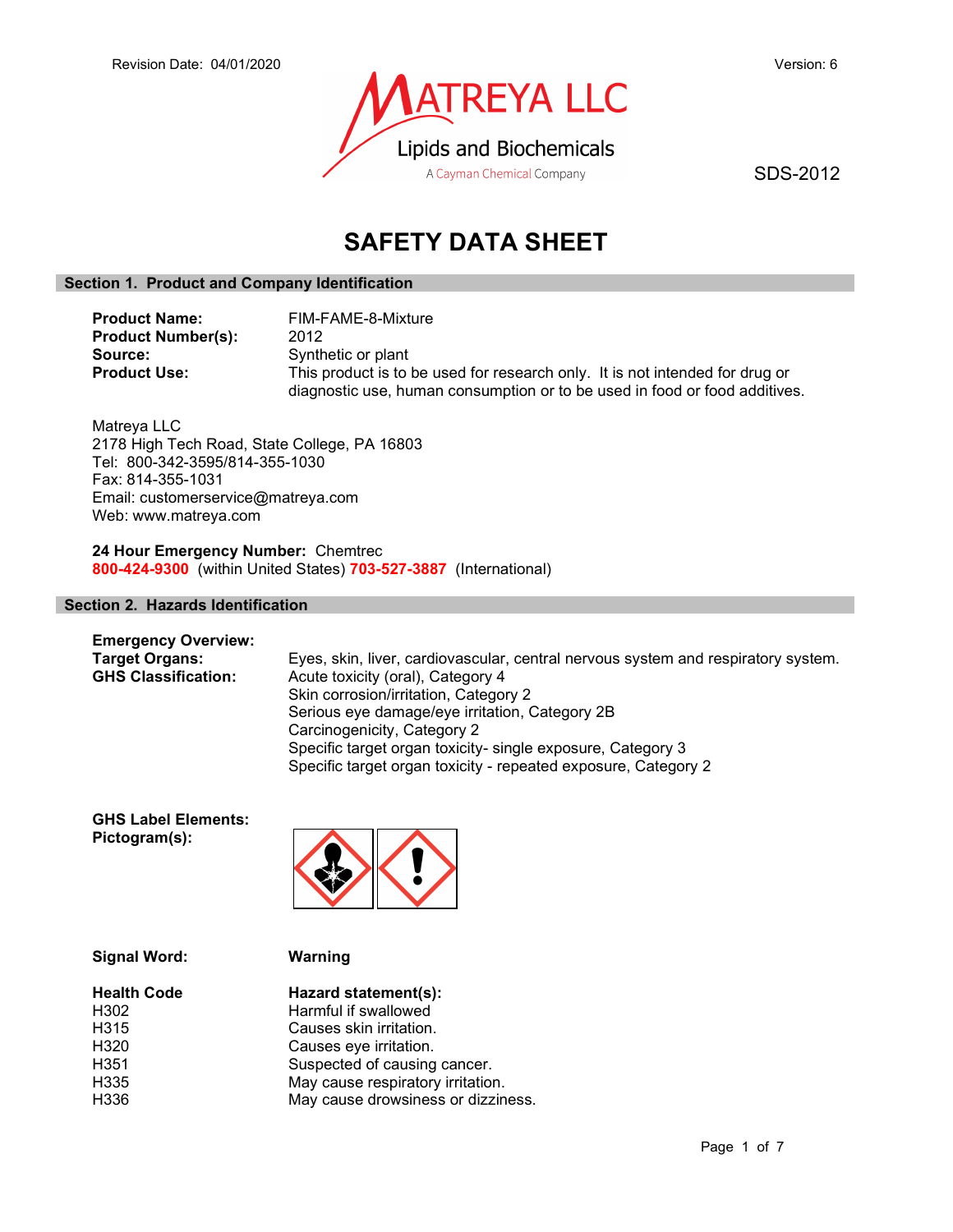| H373                                                                                                                      | May cause damage to organs through prolonged or repeated exposure.                                                                                                                                                                                                                                                                                                                                                                                                                                                                                                                                                                                                           |
|---------------------------------------------------------------------------------------------------------------------------|------------------------------------------------------------------------------------------------------------------------------------------------------------------------------------------------------------------------------------------------------------------------------------------------------------------------------------------------------------------------------------------------------------------------------------------------------------------------------------------------------------------------------------------------------------------------------------------------------------------------------------------------------------------------------|
| <b>Prevention Code</b><br>P264<br>P270<br>P280<br>P201<br>P202<br>P281<br>P260<br>P261<br>P271                            | <b>Prevention Statement(s):</b><br>Wash hands thoroughly after handling.<br>Do not eat, drink, or smoke when using this product.<br>Wear protective gloves.<br>Obtain special instructions before use.<br>Do not handle until all safety precautions have been read and understood.<br>Use personal protective equipment as required.<br>Do not breathe dust/fume/gas/mist/vapors/spray.<br>Avoid breathing dust/fume/gas/mist/vapors/spray.<br>Use only outdoors or in a well-ventilated area.                                                                                                                                                                              |
| <b>Response Code</b><br>$P301 + P312$                                                                                     | <b>Response Statement(s):</b><br>IF SWALLOWED: Call a POISON CENTER or doctor/physician if you feel<br>unwell.                                                                                                                                                                                                                                                                                                                                                                                                                                                                                                                                                               |
| P330<br>P302 + P352<br>$P332 + P313$<br>P362<br>P305 + P351+ P338<br>P337+ P313<br>P308+P313<br>P314<br>P304+P340<br>P312 | Rinse mouth<br>IF ON SKIN: Wash with plenty of soap and water.<br>If skin irritation occurs: Get medical advice/attention.<br>Take off contaminated clothing and wash before reuse.<br>IF IN EYES: Rinse cautiously with water for several minutes. Remove contact<br>lenses, if present and easy to do. Continue rinsing.<br>If eye irritation persists: Get medical advice/attention.<br>If exposed or concerned: Get medical advice/attention.<br>Get medical advice/attention if you feel unwell.<br>IF INHALED: Remove victim to fresh air and keep at rest in a position<br>comfortable for breathing.<br>Call a POISON CENTER or doctor/physician if you feel unwell. |
| <b>Storage Code</b><br>P405<br>$P403 + P233$                                                                              | <b>Storage Statement(s):</b><br>Store locked up.<br>Store in a well-ventilated place. Keep container tightly closed.                                                                                                                                                                                                                                                                                                                                                                                                                                                                                                                                                         |
| <b>Disposal Code</b><br>P501                                                                                              | <b>Disposal Statement(s):</b><br>Disposal of contents/container in accordance to<br>local/regional/national/international regulations.                                                                                                                                                                                                                                                                                                                                                                                                                                                                                                                                       |

## Section 3. Composition/Information on Ingredients

| <b>Product Name</b>                                       | <b>CAS Number</b> | <b>Percent</b> |
|-----------------------------------------------------------|-------------------|----------------|
| Methylene chloride                                        | 75-09-2           | 97.87%         |
| Methyl octadecanoate; (stearate)                          | 112-61-8          | 0.369%         |
| Methyl octadecenoate (cis -9); (oleate)                   | 112-62-9          | 0.369%         |
| Methyl octadecadienoate (all cis -9,12); (linoleate)      | 112-63-0          | 0.369%         |
| Methyl octadecatrienoate (all cis -9,12,15); (linolenate) | $301 - 00 - 8$    | 0.369%         |
| Methyl stearidonate; (moroctic acid methyl ester)         | 73097-00-4        | 0.369%         |

## Section 4. First Aid Measures

## Inhalation:

Move exposed person to fresh air. If not breathing, if breathing is irregular or if respiratory arrest occurs, provide artificial respiration or oxygen by trained personnel. Loosen tight clothing such as a collar, tie, belt or waistband. Get medical attention immediately. Consult a physician.

## Skin:

In case of contact, immediately flush skin with plenty of water for at least 15 minutes while removing contaminated clothing and shoes. Get medical attention immediately. Thoroughly wash or discard clothing and shoes before reuse.

Eyes: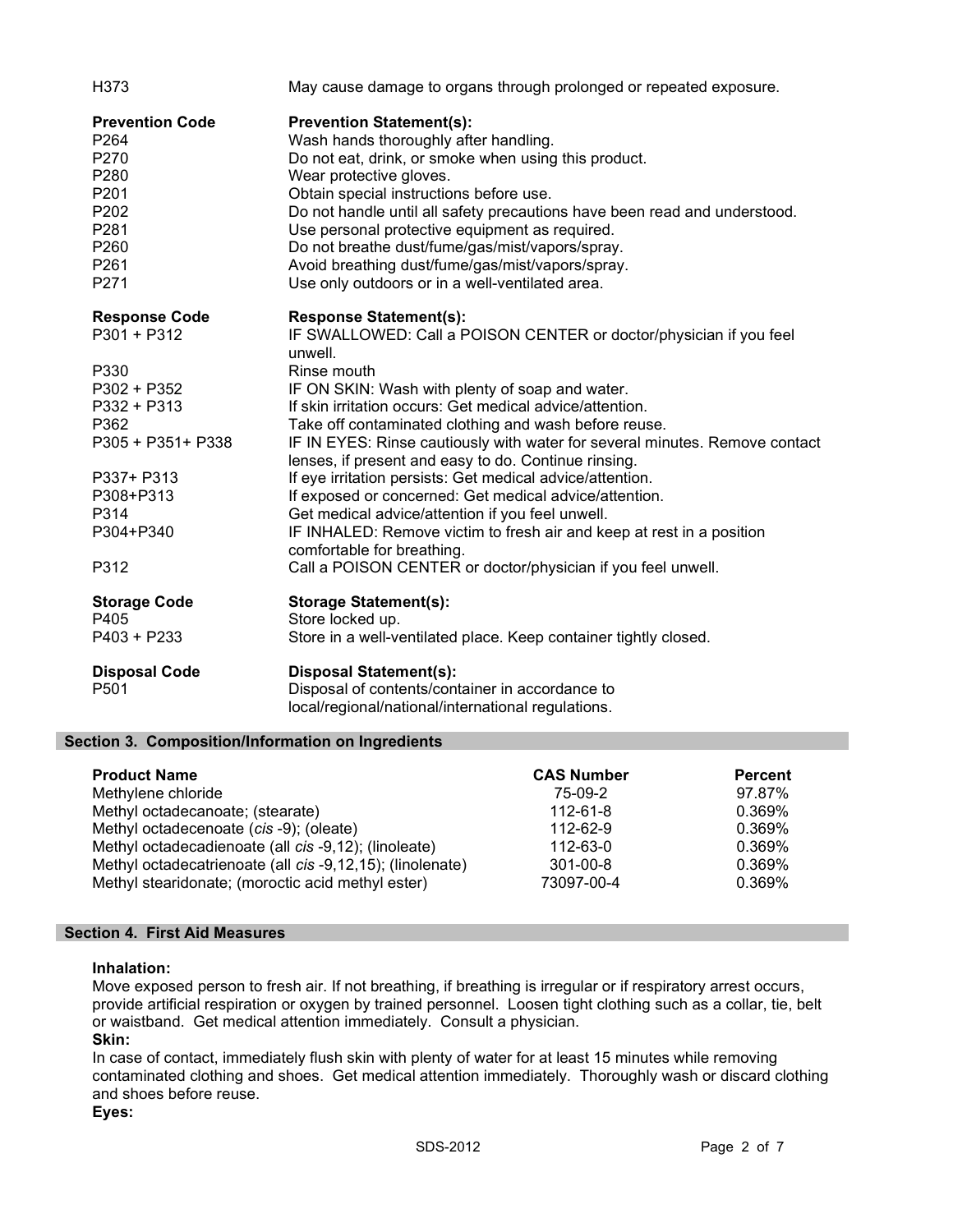Immediately flush with plenty of water. After initial flushing, remove any contact lenses and continue flushing for at least 15 minutes. Have eyes examined and tested by medical personnel. Ingestion:

If swallowed, do NOT induce vomiting unless directed to do so by medical personnel. Never give anything by mouth to an unconscious person. Loosen tight clothing such as collar, tie, belt or waistband. Get medical attention immediately.

#### Section 5. Fire Fighting Measures

## Suitable extinguishing media:

Use water spray, alcohol-resistant foam, dry chemical or carbon dioxide.

#### Specific hazards arising from the chemical:

Methylene chloride may burn, but does not readily ignite

## Special protective actions for fire fighters:

Evacuate area and fight fire from a safe distance. Do not stay in dangerous zone without suitable chemical protection clothing and self-contained breathing apparatus.

#### Special protective equipment for fire fighters:

As in any fire, wear self-contained breathing apparatus pressure-demand, (MSHA/NIOSH approved or equivalent) and full protective gear.

#### Section 6. Accidental Release Measures

#### Personal precautions:

No action shall be taken involving any personal risk or without suitable training. Evacuate surrounding areas. Keep unnecessary and unprotected personnel from entering. Do not touch or walk through spilled material. Do not breathe vapor or mist. Provide adequate ventilation. Wear appropriate personal protective equipment.

#### Environmental precautions:

Avoid dispersal of spilled material and runoff and contact with soil, waterways, drains and sewer. Inform the relevant authorities if the product has caused environmental pollution (sewer, waterways, soil or air).

## Methods and Materials for containment and cleaning up:

Stop leak if without risk. Prevent entry into sewers, water sources, basements or confined spaces. Contain and collect spillage with inert absorbent material and place in container for disposal according to local regulations. Call for assistance on disposal.

#### Section 7. Handling and Storage

## Precautions for safe handling:

Avoid contact with eyes, skin or clothing. Do not breathe vapor or mist. Do not ingest. Use only with adequate ventilation. Store in a tightly closed container. Keep sealed when not in use. Wear appropriate personal protective equipment.

## Conditions for safe storage, including incompatibilities:

Recommended storage temperature: -20°C. Store in a tightly closed container. Separate from oxidizing materials.

## Section 8. Exposure Controls/Personal Protection

| <b>Product Name</b><br>Methylene chloride | <b>CAS Number</b><br>75-09-2 | <b>Type</b><br>TWA (8Hr)<br>TWA<br>TWA<br>TWA<br>TWA<br>TWA<br><b>TWA</b><br>TWA<br>VME<br>TWA | <b>Exposure Limits</b><br>50 ppm<br>25 ppm<br>50 ppm<br>50 ppm<br>50 ppm<br>50 ppm<br>10 mg/m $3$<br>50 ppm<br>50 ppm<br>35 ppm | <b>Source</b><br>USA (ACGIH)<br>USA (OSHA)<br>Australia<br>Belgium<br>Canada<br>Korea<br>Hungry<br>New Zealand<br>France<br>Sweden |
|-------------------------------------------|------------------------------|------------------------------------------------------------------------------------------------|---------------------------------------------------------------------------------------------------------------------------------|------------------------------------------------------------------------------------------------------------------------------------|
|                                           |                              | SDS-2012                                                                                       |                                                                                                                                 | Page 3 of 7                                                                                                                        |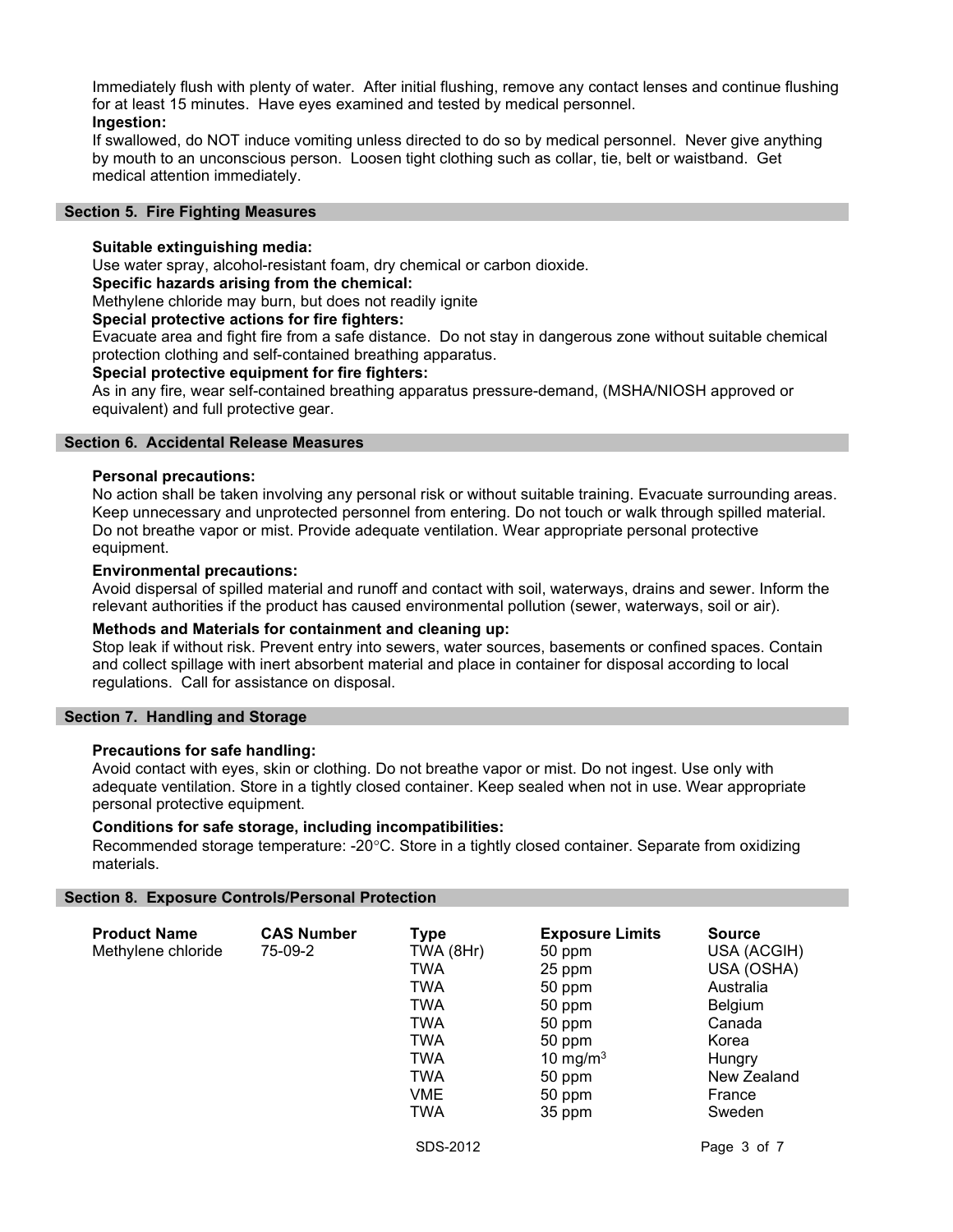## Engineering Controls:

Use process enclosures, local exhaust ventilation, or other engineering controls to control airborne levels below recommended exposure limits.

## Personal Protective Equipment:

## Respiratory protection:

Use only in a well ventilated area. Wear an appropriate NIOSH/MSHA approved air-purifying respirator. If warranted, wear a positive pressure air-supplied respirator in situations where there may be potential for airborne exposure.

## Hand protection:

Chemical-resistant, impervious gloves should be worn at all times when handling chemical products. Recommended: Nitrile rubber

## Eye protection:

Safety eyewear should be worn at all times to avoid exposure to liquid splashes, mists or dusts.

## Recommended: Splash goggles

## Skin protection:

Protective clothing should be selected specifically for the working place, depending on concentration and quantity of the hazardous substances handled. Recommended: Lab coat

## Section 9. Physical and Chemical Properties

| Appearance:                                                                                                                                                                                                                                         | Liquid                                                                                                                       |
|-----------------------------------------------------------------------------------------------------------------------------------------------------------------------------------------------------------------------------------------------------|------------------------------------------------------------------------------------------------------------------------------|
| Odor:                                                                                                                                                                                                                                               | Chloroform-like odor                                                                                                         |
| <b>Odor threshold:</b>                                                                                                                                                                                                                              | No data available                                                                                                            |
| pH:                                                                                                                                                                                                                                                 | No data available                                                                                                            |
| <b>Melting/Freezing point:</b>                                                                                                                                                                                                                      | $-95^{\circ}$ C (-139 $^{\circ}$ F)                                                                                          |
| Initial boiling point and boiling range:                                                                                                                                                                                                            | 40°C (104°F)                                                                                                                 |
| Flash point:                                                                                                                                                                                                                                        | No data available                                                                                                            |
| <b>Evaporation rate:</b>                                                                                                                                                                                                                            | No data available                                                                                                            |
| Flammability (solid, gas):                                                                                                                                                                                                                          | No data available                                                                                                            |
| Upper/Lower flammability or explosive limit:                                                                                                                                                                                                        | <b>UEL 23%</b>                                                                                                               |
| Vapor pressure (mmHg):<br>Vapor density (Air=1):<br>Relative density (water=1):<br>Solubility (ies):<br>Partition coefficient (n-octanol/water) as log Pow:<br>Auto-ignition temperature:<br><b>Decomposition temperature:</b><br><b>Viscosity:</b> | LEL 13%<br>350 mmHq<br>2.9<br>1.3<br>Methylene chloride<br>1.25<br>$556^{\circ}$ C<br>No data available<br>No data available |

## Section 10. Stability and Reactivity

## Reactivity:

Stable under recommended storage conditions.

## Chemical stability:

Stable under recommended storage conditions.

## Possibility of hazardous reaction:

Under normal conditions of storage and use, hazardous reaction will not occur.

#### Conditions to avoid:

Alkali metals, strong oxidizing agents, strong acid and bases, vinyl compounds, magnesium and aluminum.

#### Incompatible materials:

Strong oxidizers; caustics; chemically active metals such as aluminum, magnesium powder, sodium and potassium; concentrated nitric acid.

## Hazardous decomposition products: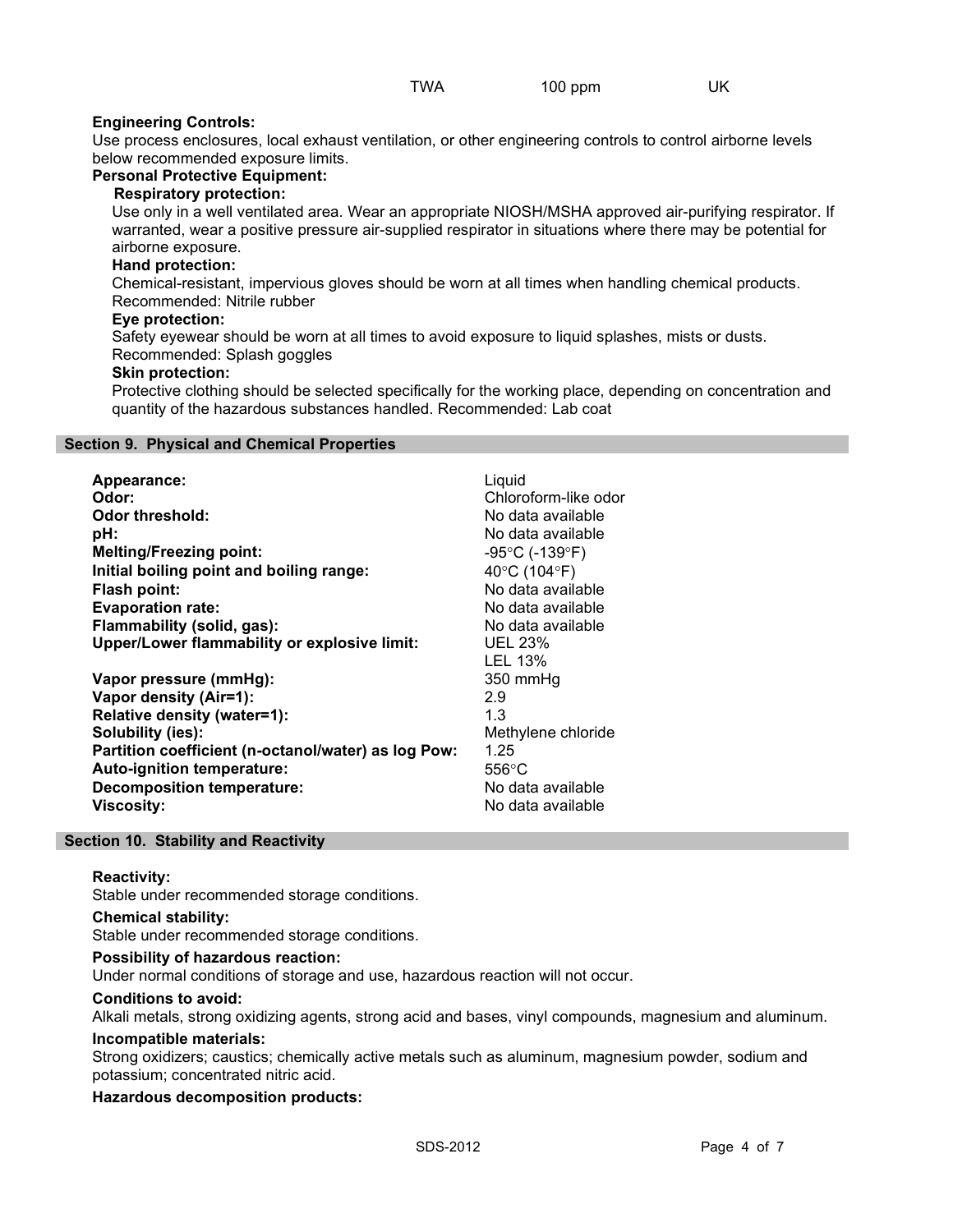Carbon oxides, Hydrogen chloride gas formed under fire conditions.

#### Section 11. Toxicological Information

## Acute toxicity:

Methylene chloride LC50: Inhalation - Rat – 76,000 mg/m<sup>3</sup> @ 4 hours exposure time LD50: Oral - Rat – 1,500 mg/kg

## Skin corrosion / irritation:

Skin-rabbit-skin irritation-24 h

## Serious eye damage / irritation: Eyes-rabbit-Mild eye irritation-24 h

Respiratory or skin sensitization: No data available

Germ cell mutagenicity: Genotoxicity in vivo-rat-oral (DNA damage)

## Carcinogenicity:

Limited evidence of carcinogenicity in animal studies.

IARC Rating: 2B (Possibly carcinogenic to humans Methylene chloride)

NTP Rating: 2 (Reasonably anticipated to be a human carcinogen Methylene chloride)

## Reproductive toxicity:

No data available

#### Specific target organ toxicity - single exposure:

Irritation to the eyes, skin and the respiratory tract. Exposure could cause lowering of consciousness.

## Specific target organ toxicity - repeated exposure:

Repeated or prolonged contact with skin can cause dermatitis. May have effects on the central nervous system and liver. Possible carcinogenic to humans.

## Aspiration hazard:

No data available

## Section 12. Ecological Information

## Toxicity:

| Fish |       |                                 |          |       |
|------|-------|---------------------------------|----------|-------|
|      | LC100 | Leuciscus idus melantous (Carp) | 541 mg/L | 48 Hr |
|      | LC50  | Danio rerio (Zebra Danio)       | 254 mg/L | 48 Hr |
|      | LC50  | Carassius auratus (Goldfish)    | 420 ma/L | 24 Hr |
|      |       |                                 |          |       |

#### Persistence and degradability:

No data available

## Bioaccumulative potential:

No data available

Bioaccumulation: No data available

Mobility in soil: No data available

#### Other adverse effects: No data available

## Section 13. Disposal Consideration

## Disposal methods:

Observe all federal, state, and local environmental regulations.

Contact a licensed professional waste disposal service to dispose of this material.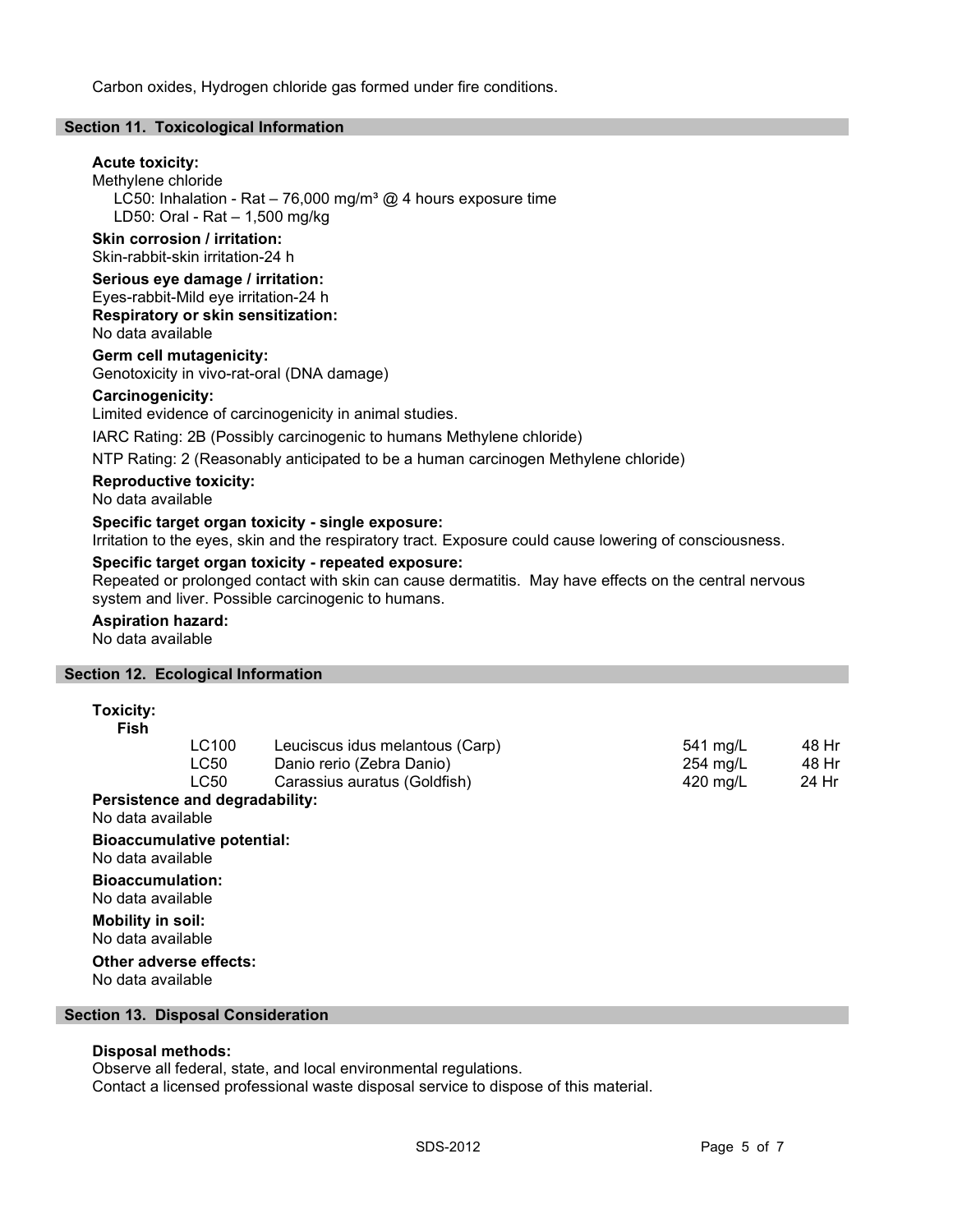Section 14. Transportation Information

| <b>Transportation quantity:</b>                                                                                                                                                                                                           | This item shipped as an excepted quantity.                         |
|-------------------------------------------------------------------------------------------------------------------------------------------------------------------------------------------------------------------------------------------|--------------------------------------------------------------------|
| DOT (US)<br><b>UN Number:</b><br><b>UN Proper shipping name:</b><br><b>Transportation hazard class(es):</b><br>Packaging group (if applicable):<br><b>Reportable Quantity (RQ):</b><br><b>Environmental hazards:</b><br>Marine pollutant: | 1593<br>Dichloromethane<br>6.1<br>Ш<br>1000 lbs<br><b>No</b><br>No |
| <b>Land Transport ADR/RID</b><br><b>UN Number:</b><br><b>UN Proper shipping name:</b><br>Transportation hazard class(es):<br>Packaging group (if applicable):<br><b>Environmental hazards:</b><br>Marine pollutant:                       | 1593<br>Dichloromethane<br>6.1<br>Ш<br>No<br><b>No</b>             |
| <b>Maritime Transport IMDG</b><br><b>UN Number:</b><br><b>UN Proper shipping name:</b><br>Transportation hazard class(es):<br>Packaging group (if applicable):<br><b>Environmental hazards:</b><br><b>Marine pollutant:</b>               | 1593<br>Dichloromethane<br>6.1<br>$\mathbf{III}$<br>No<br>No       |
| <b>Air Transport ICAO/IATA</b><br><b>UN Number:</b><br><b>UN Proper shipping name:</b><br><b>Transportation hazard class(es):</b><br>Packaging group (if applicable):<br><b>Environmental hazards:</b><br>Marine pollutant:               | 1593<br>Dichloromethane<br>6.1<br>$\mathbf{III}$<br>No<br>No       |

## Section 15. Regulatory Information

#### DSL/NDSL status:

This product contains the following components that are on the Canadian DSL list.<br> **CAS Number** CAS Number

| <b>VUIIDUIIGIIL</b> | VAV INHIINVI                                                                          |
|---------------------|---------------------------------------------------------------------------------------|
| Methylene chloride  | 75-09-2                                                                               |
| <b>TSCA</b>         |                                                                                       |
|                     | This product contains the following components that are listed on the TSCA inventory. |

Component CAS Number

| Methylene chloride | 75-09-2 |
|--------------------|---------|
|                    |         |

## SARA 302 Components:

No chemicals in this material are subject to the reporting requirements of SARA Title III, Section 302.

## SARA 313 Components:

This material does not contain any chemical components with known CAS numbers that exceed the threshold (De Minimis) reporting levels established by SARA Title III, Section 313.